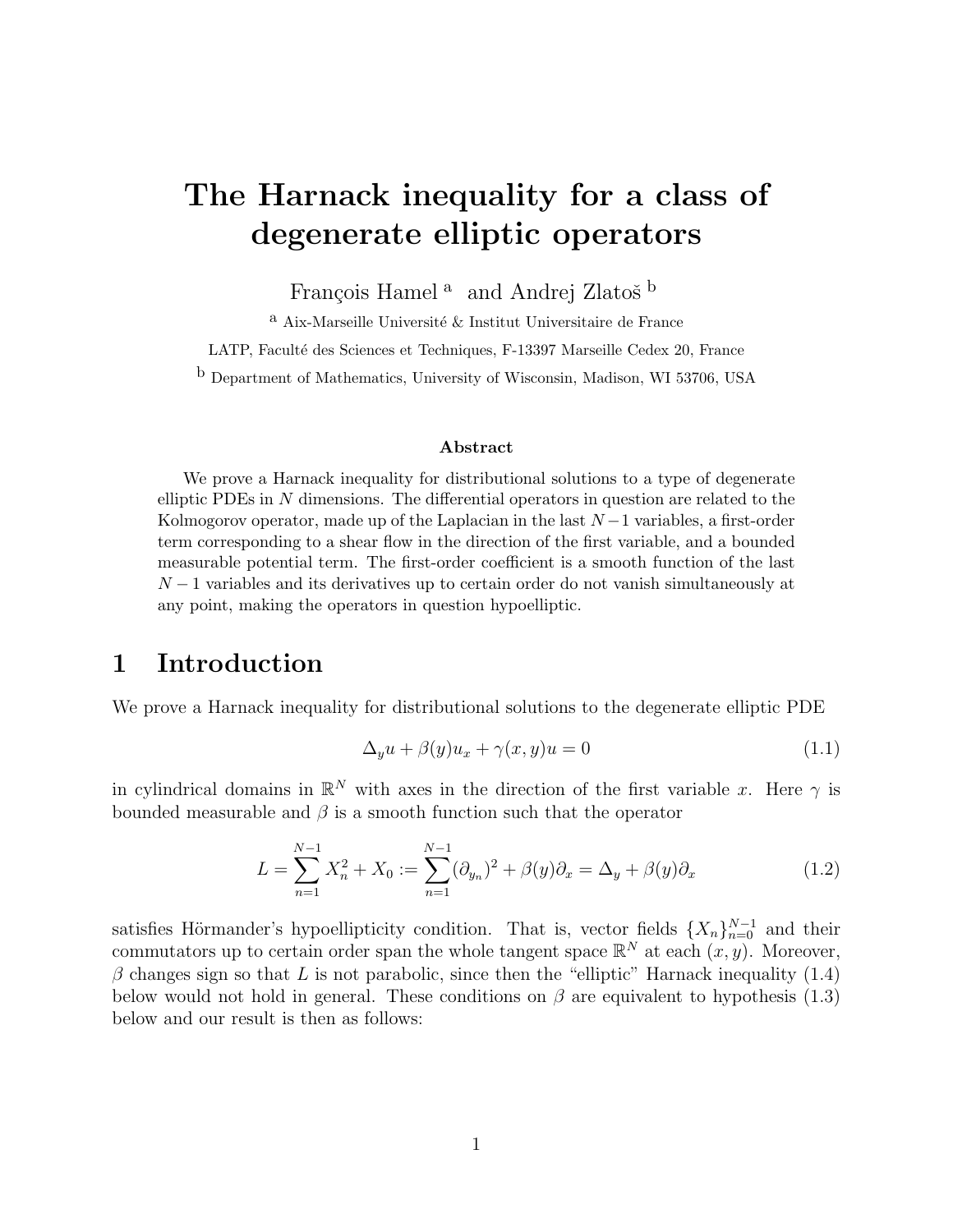**Theorem 1.1** Let  $D \subseteq \mathbb{R}^{N-1}$  be open connected and  $u : (a, b) \times D \rightarrow [0, \infty)$  a bounded distributional solution of (1.1) with  $\gamma$  bounded measurable and  $\beta$  satisfying for some  $r \in \mathbb{N}$ ,

$$
\beta \in C^{\infty}(D), \quad \inf_{D} \beta < 0 < \sup_{D} \beta, \quad \text{and} \quad \sum_{0 \leq |\zeta| \leq r} |D^{\zeta}\beta(y)| > 0 \text{ for all } y \in D.^{1} \tag{1.3}
$$

Then for each  $[a',b'] \subseteq (a,b)$  and bounded open D' with  $\overline{D'} \subseteq D$ , there is  $C > 0$ , depending only on D, D',  $\beta$  and an upper bound on  $(a'-a)^{-1}$ ,  $(b-b')^{-1}$ ,  $b'-a'$ , and  $||\gamma||_{\infty}$ , such that

$$
\sup_{(a',b')\times D'} u \le C \inf_{(a',b')\times D'} u.
$$
\n(1.4)

Remark. We note that  $\Delta_y$  could be replaced by any x-independent, uniformly elliptic in y operator on  $D$  with smooth coefficients, but for the sake of simplicity we state the theorem with  $\Delta_y$  instead.

This result is motivated by its application in our work [6] on large amplitude  $A \to \infty$ asymptotics of traveling fronts in the  $x$ -direction, and their speeds, for the reaction-advectiondiffusion equation

$$
v_t + A\alpha(y)v_x = \Delta_{x,y}v + f(v)
$$
\n(1.5)

on  $\mathbb{R}^{N+1}$ , with the first order term representing a shear flow in the x-direction and f a nonnegative reaction function vanishing at 0 and 1. The front speeds in question are proved to satisfy  $\lim_{A\to\infty} c^*(A\alpha, f)/A = \kappa(\alpha, f)$  for some constant  $\kappa(\alpha, f) \geq 0$ , so after substituting the front ansatz  $v(t, x, y) = u(x - c^*(A\alpha, f)t, y)$  into (1.5) and scaling by A in the x variable, one formally recovers (1.1) in the limit  $A \to \infty$ , with  $\beta(y) := \kappa(\alpha, f) - \alpha(y)$  and  $\gamma(x, y) :=$  $-f(u(x, y))/u(x, y).$ 

The study of hypoelliptic operators of the form

$$
L = \sum_{n=1}^{M} X_n^2 + X_0 \tag{1.6}
$$

(where  $X_n$  are first order differential operators with smooth coefficients), possibly with an additional potential term, has been systematically pursued since Hörmander's fundamental paper [7]. Although various regularity and maximum principle results have been obtained soon thereafter (see, e.g., [2, 3, 4, 14, 19, 20]), Harnack inequalities and related heat kernel estimates for such operators have initially been proved only in the case when the tangent space at each point is spanned by the fields  $\{X_n\}_{n=1}^M$  and their commutators, sometimes with  $X_0$  either zero or a linear combination of  $\{X_n\}_{n=1}^M$  [2, 9, 10, 12, 13].

More recently, Harnack inequalities have been obtained without this assumption for certain special classes of operators, not including (1.1) with general  $\beta$ ,  $\gamma$ . Specifically, some operators with constant and linear coefficients, such as the Kolmogorov operator  $L = \partial_{yy}^2 + y\partial_x - \partial_t$ , were considered in [5, 16], and cases of more general coefficients satisfying somewhat rigid structural assumptions (see hypothesis [H.1] in [17]) were studied in [11, 17]

$$
{}^{1}\text{For }\zeta=(\zeta_{1},\ldots,\zeta_{N-1})\in\mathbb{N}^{N-1}, \text{ we let }|\zeta|=\zeta_{1}+\cdots+\zeta_{N-1} \text{ and } D^{\zeta}\beta(y)=\frac{\partial^{|\zeta|}\beta}{\partial y_{1}^{\zeta_{1}}\cdots\partial y_{N-1}^{\zeta_{N-1}}}(y).
$$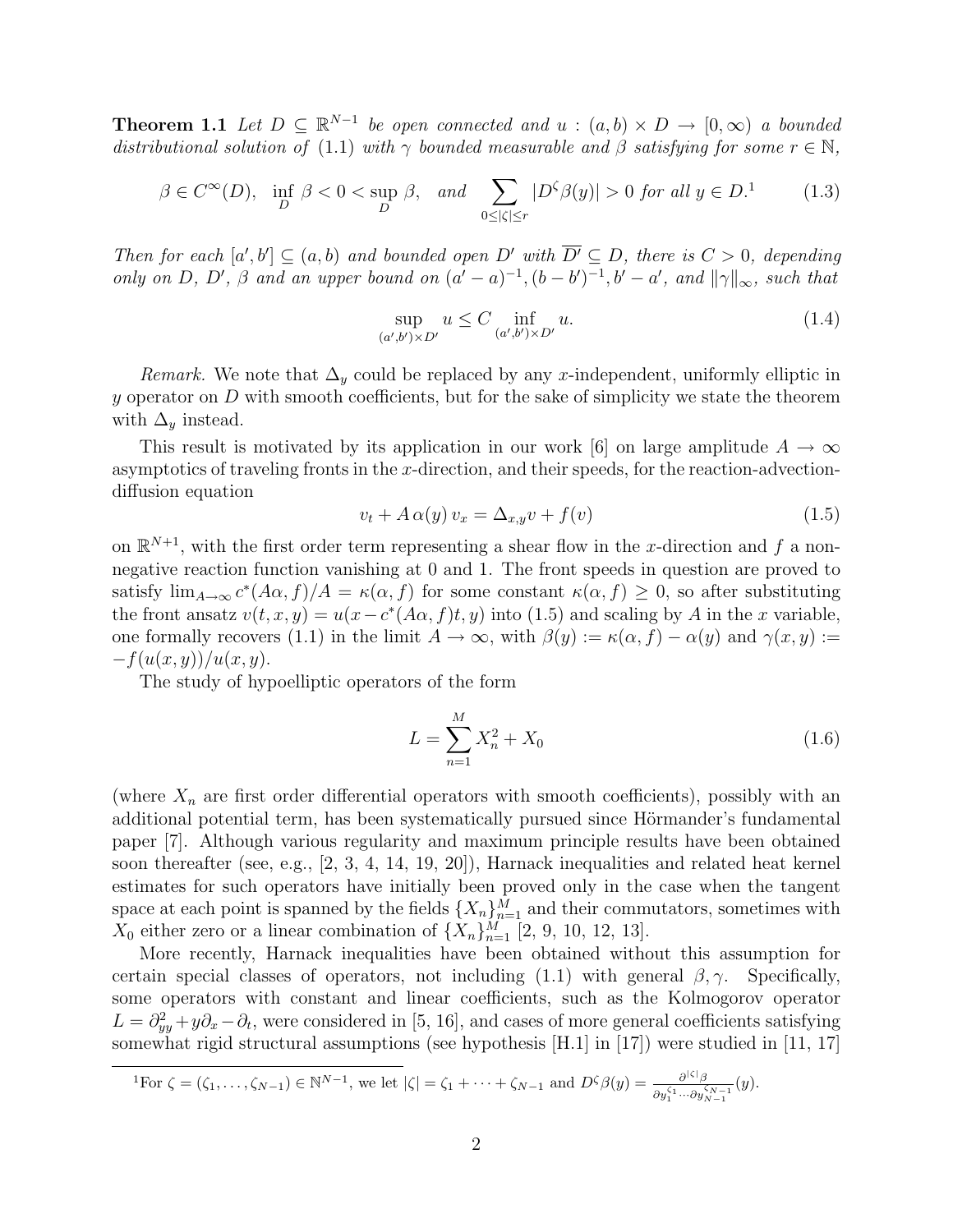and with a potential term in [18]. The domains involved in the obtained inequalities have to depend on the metrics associated to the operators rather than the Euclidian metric, as shows a counter-example to a Harnack inequality in [5]. This is related to the need for the signchanging assumption on  $\beta$  here. We also note that the operators considered in these papers involve the term  $\partial_t$  and appropriate "parabolic-type" Harnack inequalities are obtained, but corresponding "elliptic" inequalities follow from these.

It was a mild surprise to us that we were not able to find in the literature a sufficiently general result which would include our case (1.1). It appears that Harnack inequalities and heat kernel estimates become much more involved when the field  $X_0$  is required for Hörmander's condition to be satisfied. One hint in this direction is the fact that the signchanging hypothesis on  $\beta$  is necessary for (1.4) to hold, so hypoellipticity of L is in itself not a sufficient condition.

We therefore believe that our method of proof of Theorem 1.1 in the next section is itself also a valuable contribution to the problem of quantitative estimates for hypoelliptic operators. The proof is based on the Feynman-Kac formula for the stochastic process associated with the operator  $L$ , and uses the independence of  $L$ , and thus also of the stochastic process, on x. It is not immediately obvious whether this requirement can be lifted and replaced, for instance, by some assumption on the relation of the stochastic processes associated to L and starting from two different points which can be connected by a path with tangent vector  $X_0$ at each point. We leave this as an open problem.

We thank Luis Caffarelli, Nicola Garofalo, Nicolai Nadirashvili, Brian Street, and Daniel Stroock for useful discussions and pointers to references. FH is indebted to the Alexander von Humboldt Foundation for its support. His work was also supported by the French Agence Nationale de la Recherche through the project PREFERED. AZ was supported in part by NSF grants DMS-1113017 and DMS-1056327, and by an Alfred P. Sloan Research Fellowship. Part of this work was carried out during visits by FH to the Departments of Mathematics of the Universities of Chicago and Wisconsin and by  $\overline{AZ}$  to the Faculté des Sciences et Techniques, Aix-Marseille Université, the hospitality of which is gratefuly acknowledged.

#### 2 Proof of Theorem 1.1

Without loss we can assume  $\inf_{D'} \beta < 0 < \sup_{D'} \beta$  and  $D'$  connected, after possibly enlarging D'. We will also assume  $a = -5$ ,  $a' = 0$ ,  $b' = 1$ ,  $b = 6$ ,  $D = B_3(0)$ ,  $D' = B_1(0)$ , and  $||\gamma||_{\infty} \le 1$ , with C then only depending on  $\beta$ , because the general case is analogous. We also note that [19, Theorem 18(c)] and boundedness of u show that u is actually continuous.

The proof of the theorem will proceed in three steps. The first two will establish 'partial' Harnack inequalities (2.7) and (2.16), which only require  $\beta$  to change sign but not the hypoellipticity hypothesis in (1.3). The third step will then make use of this hypothesis and the resulting estimates on the distribution of the stochastic process associated with  $L$  to get the full Harnack inequality. We will also need the Feynman-Kac formula for this process to obtain the important inequality (2.11), proved in Lemma 2.1.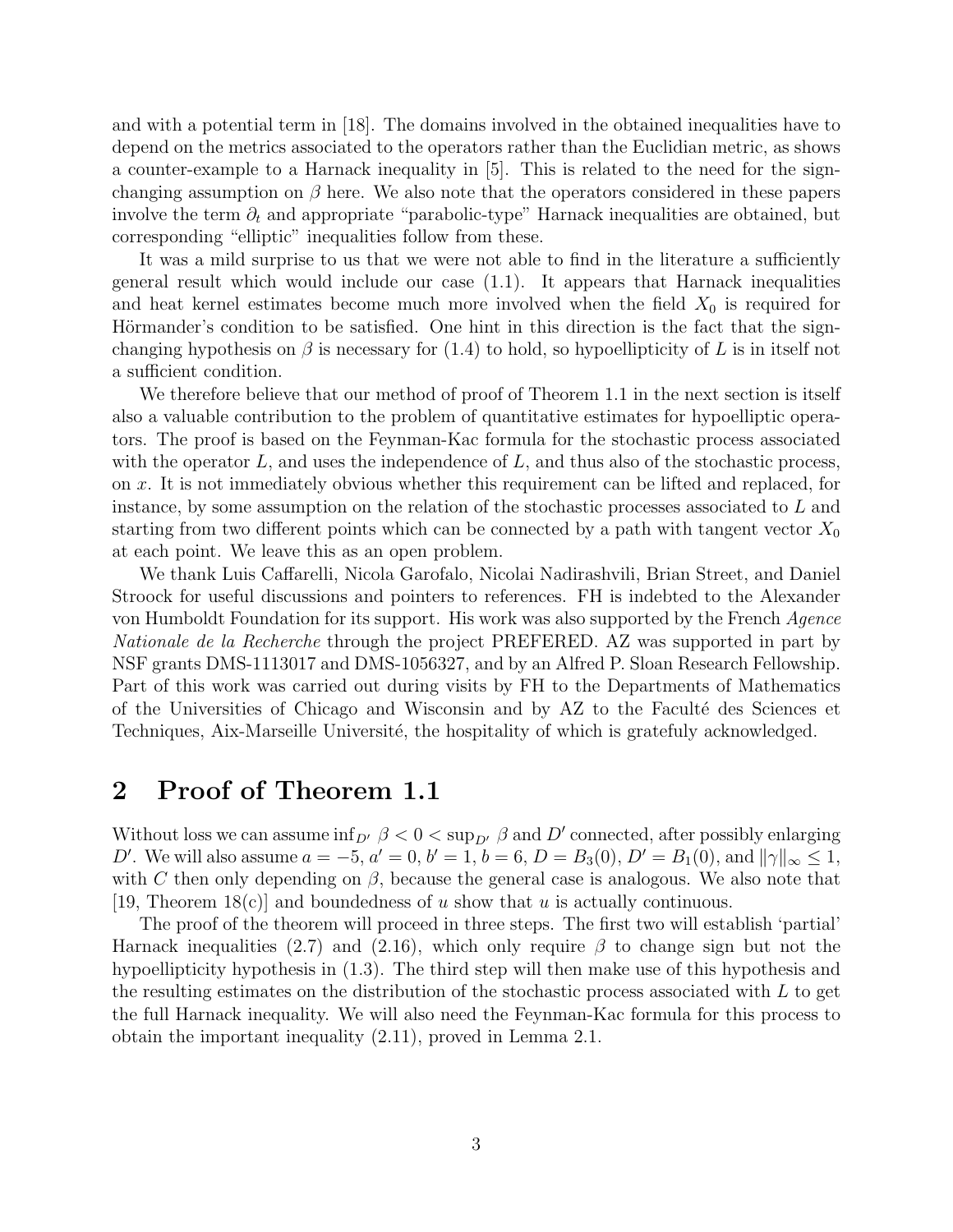**Step 1:** We first claim that for each  $d > 0$  there is  $C_{d,\beta} \geq 1$  such that the inequality

$$
\sup_{[0,1]\times A_d} u \le C_{d,\beta} \inf_{[0,1]\times B_1(0)} u,\tag{2.7}
$$

holds with  $A_d := A_d^+ \cup A_d^ \frac{1}{d}$  and  $A_d^{\pm}$  $\frac{1}{d} := \{ y \in B_1(0) \mid \pm \beta(y) > d \}.$ 

Clearly it suffices to show this for all small enough d such that  $A_d^{\pm}$  $\frac{1}{d} \neq \emptyset$ , which we shall assume. Note that parabolic regularity theory with  $x$  as the time variable, applied on  $[-1, 5] \times \{y \in B_2(0) | -\beta(y) > d/2\},\$  yields

$$
\sup_{[0,1]\times A_d^-} u \le C'_{d,\beta} \inf_{[2,5]\times A_d^-} u,\tag{2.8}
$$

where  $C'_{d,\beta} > 0$  depends only on d and  $\beta$ . Similarly, we obtain

$$
\sup_{[3,4] \times A_d^+} u \le C'_{d,\beta} \inf_{[-1,2] \times A_d^+} u.
$$
\n(2.9)

Next, consider the stochastic process  $(X_t^{x,y})$  $(t_t^{x,y}, Y_t^{x,y})$  starting at  $(x, y) \in \mathbb{R} \times B_2(0)$  and satisfying the stochastic differential equation

$$
(dX_t^{x,y}, dY_t^{x,y}) = (\beta(Y_t^{x,y})dt, \sqrt{2} dB_t), \qquad (X_0^{x,y}, Y_0^{x,y}) = (x, y).
$$

Here t is a new time variable and  $B_t$  is a normalized Brownian motion on  $\mathbb{R}^{N-1}$  with  $B_0 = 0$ (defined on a probability space  $(\Omega, \mathcal{B}, \mathbb{P})$ ). We then have

$$
(X_t^{x,y}, Y_t^{x,y}) = (X_t^{0,y} + x, \sqrt{2}B_t + y).
$$
\n(2.10)

for any  $(x, y) \in \mathbb{R} \times B_2(0)$ , in particular,  $Y_t^{x,y}$  $t^{x,y}$  is independent from x. For any  $y \in B_2(0)$  we also define the stopping time

$$
\tau = \tau_y := \inf \{ t > 0 \, \big| \, Y_t^{x,y} \notin B_2(0) \}.
$$

If  $t \wedge \tau := \min\{t, \tau\}$ , then by the Feynman-Kac formula,  $\|\gamma\|_{\infty} \leq 1$ , and the parabolic comparison principle, we have for each  $t \geq 0$  and  $(x, y) \in \mathbb{R} \times B_2(0)$ ,

$$
e^{-t}\mathbb{E}(u(X^{x,y}_{t\wedge\tau},Y^{x,y}_{t\wedge\tau})) \le u(x,y) \le e^{t}\mathbb{E}(u(X^{x,y}_{t\wedge\tau},Y^{x,y}_{t\wedge\tau})).\tag{2.11}
$$

(The Feynman-Kac formula is usually stated for  $C<sup>2</sup>$  functions so we provide a proof of  $(2.11)$ ) in Lemma 2.1 below.) Here

$$
\mathbb{E}(u(X_{t\wedge\tau}^{x,y}, Y_{t\wedge\tau}^{x,y})) = \int_{\Omega} u(X_{t\wedge\tau}^{x,y}(\omega), Y_{t\wedge\tau}^{x,y}(\omega))d\mathbb{P}(\omega) = \int_{\mathbb{R}\times\overline{B_2(0)}} u(x',y')d\mu_t^{x,y}(x',y'),\qquad(2.12)
$$

with the probability measure  $\mu_t^{x,y}$  on  $\mathbb{R} \times \overline{B_2(0)}$  such that  $\mu_t^{x,y}$  $\mathcal{L}^{x,y}_t(\widetilde{A}) = \mathbb{P}((X^{x,y}_{t \wedge \tau})$  $(x,y,\ Y^{x,y}_{t\wedge \tau})\in \widetilde{A}$  for Borel sets  $\widetilde{A} \subseteq \mathbb{R} \times \overline{B_2(0)}$ . Notice that  $\mu_t^{x,y}$  $t_t^{x,y}$  is supported on  $[x - ||\beta||_{\infty} t, x + ||\beta||_{\infty} t] \times B_2(0)$ and  $\mu_t^{x,y}$  $t^{x,y}_t(\mathbb{R} \times \partial B_2(0)) = \mathbb{P}(\tau_y \leq t).$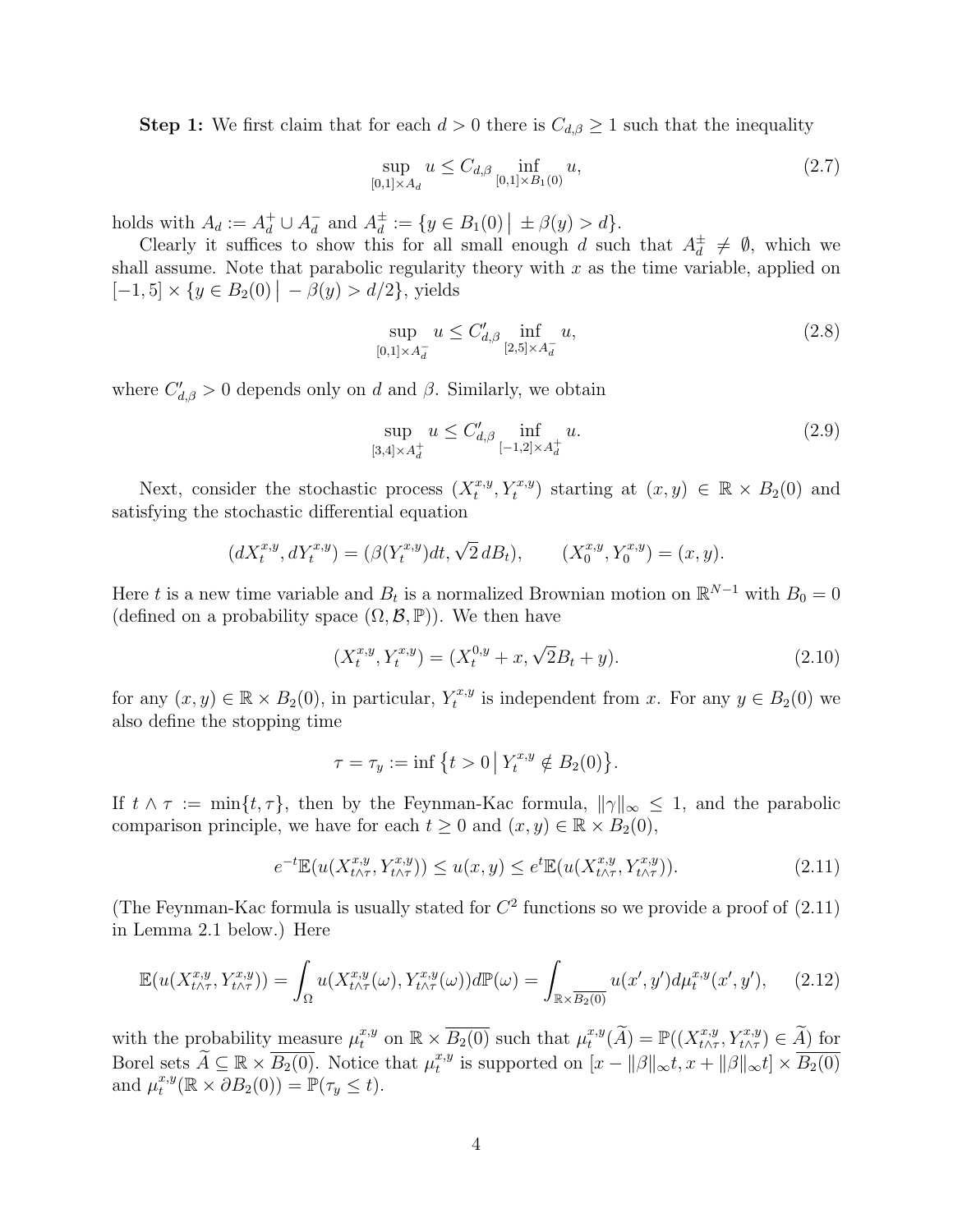By (2.10), translation in x equally translates the  $\mu_t^{x,y}$  $_t^{x,y}$ , and the (*x*-independent) measure on  $\overline{B_2(0)}$  given by  $\nu_t^y$  $t^{y}(A) = \mu^{x,y}_{t}$ x equally translates the  $\mu_t^{\nu}$ , and the (x-independent) measure  $\mu_t^{x,y}(\mathbb{R} \times A)$  is just the law of  $\sqrt{2}B_{t \wedge \tau_y} + y$ , the Brownian motion on  $B_2(0)$  starting at y, with stopping time  $\tau_y$ , and with time scaled by a factor of two. In particular for each  $t > 0$  there is  $h_t > 0$  such that for any  $y_1, y_2 \in B_1(0)$  and any Borel sets  $A_1 \subseteq B_1(0)$  and  $A_2 \subseteq B_2(0)$ ,

$$
h_t \nu_t^{y_1}(A_2) \le \nu_t^{y_2}(A_2) \le h_t^{-1} \nu_t^{y_1}(A_2) \quad \text{and} \quad h_t |A_1| \le \nu_t^{y_1}(A_1) \le h_t^{-1} |A_1|.
$$
 (2.13)

From this it follows for  $t := ||\beta||_{\infty}^{-1}$  that

$$
\inf_{[0,1]\times B_1(0)} u \ge C''_{d,\beta} \inf_{[-1,2]\times A_d^+} u \tag{2.14}
$$

with  $C''_{d,\beta} := e^{-t}h_t \min\{|A_d^+|$  $\frac{1}{d}$ ,  $|A_d^ \left\{\frac{-}{d}\right\}$  and, similarly, we obtain

$$
\inf_{[3,4]\times B_1(0)} u \ge C''_{d,\beta} \inf_{[2,5]\times A_d^-} u. \tag{2.15}
$$

Using  $(2.8)$ ,  $(2.15)$ ,  $(2.9)$ , and  $(2.14)$  (in that order) yields

$$
\sup_{[0,1] \times A_d^-} u \le C_{d,\beta} \inf_{[0,1] \times B_1(0)} u,
$$

with  $C_{d,\beta} > 0$  depending only on d and  $\beta$ . An analogous argument gives

$$
\sup_{[0,1]\times A_d^+} u \le C_{d,\beta} \inf_{[0,1]\times B_1(0)} u,
$$

and (2.7) follows.

**Step 2:** Next we let  $v(x, y) := \int_{-z}^{z} u(x + s, y)ds$  for some  $z \in (0, 1/3]$  and claim that

$$
\sup_{[0,1]\times B_1(0)} v \le \widetilde{C}_{z,\beta} \inf_{[0,1]\times B_1(0)} u \tag{2.16}
$$

holds for some  $\widetilde{C}_{z,\beta} \ge 1$  (we will later take  $z := 1/3$ ).

Indeed, it follows from (2.10), (2.11), (2.12) that for each  $(x, y) \in \mathbb{R} \times B_2(0)$ ,

$$
e^{-t} \int_{\mathbb{R} \times \overline{B_2(0)}} u(x',y') d\mu_t^{x,y,z}(x',y') \le v(x,y) \le e^t \int_{\mathbb{R} \times \overline{B_2(0)}} u(x',y') d\mu_t^{x,y,z}(x',y'),
$$

where  $\mu_t^{x,y;z}$  $f_t^{x,y;z}(x',y') = \mu_t^{x,y}$  $t^{x,y}(x',y') * (\chi_{[-z,z]}(x')dx'\delta_0(y'))$ . The above claims about  $\mu_t^{x,y}$  and the definition of  $\nu_t^y$  $t<sup>y</sup>$  imply that

$$
\mu_t^{x,y,z}(x',y') \le \kappa_t^{x,z}(x') \times \nu_t^y(y') \le \sum_{m=-M}^M \mu_t^{x+2mz,y,z}(x',y'),
$$

where  $\kappa_t^{x;z}$  $t_i^{x;z}$  is the measure on  $\mathbb R$  with  $\kappa_t^{x;z}$  $t^{x;z}(B) = |B \cap [x-z-||\beta||_{\infty}t, x+z+||\beta||_{\infty}t]|$  for any Borel set  $B \subseteq \mathbb{R}$ , and M is such that  $(2M+1)z \geq 2(z+\|\beta\|_{\infty}t)$ , for instance,  $M := \lfloor 1/2+\|\beta\|_{\infty}t/z\rfloor$ . This and the first claim in (2.13) means that

$$
v(x, y_1) \le e^{2t} h_t^{-2} \sum_{m=-M}^{M} v(x + 2mz, y_2)
$$
 (2.17)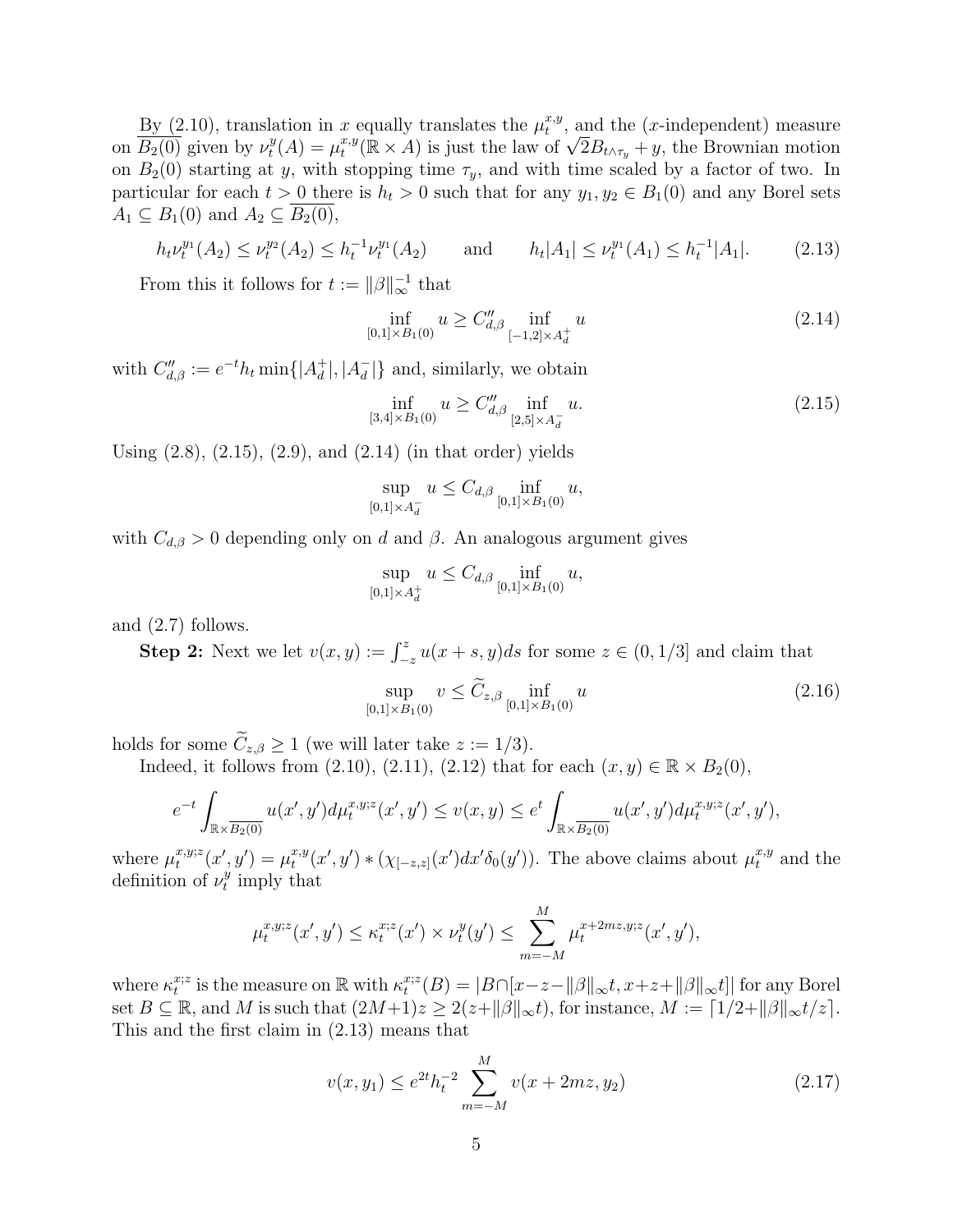for any  $x \in \mathbb{R}$ ,  $y_1, y_2 \in B_1(0)$  and  $t > 0$ .

Now we take any  $x \in [0,1], y_1 \in B_1(0)$ , and  $y_2 \in A_d$  for some fixed  $d > 0$  such that  $A_d^{\pm}$  $\frac{d}{d} \neq \emptyset$ . Pick  $t := (2||\beta||_{\infty})^{-1}z$  and  $M = 1$  to obtain using  $(2.17)$ ,

$$
v(x,y_1) \le e^{2t} h_t^{-2} \int_{-3z}^{3z} u(x+s,y_2) ds \le e^{2t} h_t^{-2} \int_{-1}^2 u(x',y_2) dx'.
$$

Since (2.7) and its shifts in x give for  $c = -1, 0, 1$ ,

$$
\sup_{[c-1,c] \times A_d} u \leq C_{d,\beta} \inf_{\{c\} \times A_d} u \leq C_{d,\beta} \sup_{[c,c+1] \times A_d} u,
$$
  
\n
$$
\sup_{[c-1,c] \times A_d} u \leq C_{d,\beta} \inf_{\{c-1\} \times A_d} u \leq C_{d,\beta} \sup_{[c-2,c-1] \times A_d} u,
$$

we obtain (2.7) with [0, 1] and  $C_{d,\beta}$  replaced by [-1, 2] and  $C_{d,\beta}^3$ . This proves (2.16).

Similarly,  $(2.16)$  with  $[-1, 0]$  and  $[1, 2]$  in place of  $[0, 1]$ , together with  $(2.7)$ , yield

$$
\sup_{[-1,2]\times B_1(0)} v \le \widetilde{C}_{z,\beta} C_{d,\beta} \inf_{[0,1]\times B_1(0)} u.
$$

In the same way one can also obtain

$$
\sup_{[-1,2]\times\overline{B_2(0)}} v \le C_{z,d,\beta} \inf_{[0,1]\times\overline{B_2(0)}} u
$$
\n(2.18)

for some  $C_{z,d,\beta} > 0$  (recall that  $\overline{B_2(0)} \subset D = B_3(0)$ ).

Step 3: We will now need to use the last hypothesis in (1.3) to finish the proof. This assumption makes the differential operator on the left-hand side of (1.1) hypoelliptic in the sense of Hörmander. It follows that for  $t > 0$ , the measure  $\mu_t^{x,y}$  $_t^{x,y}$  is absolutely continuous when restricted to  $\mathbb{R} \times B_2(0)$  and also to  $\mathbb{R} \times \partial B_2(0)$  (w.r.t. the Lebesgue measure in the former case and surface measure in the latter), with densities  $p_t(x, y, \cdot, \cdot)$ ,  $q_t(x, y, \cdot, \cdot) \geq 0$  such that

$$
p_t(x, y, x', y') = p_t(0, y, x' - x, y'),
$$
  

$$
q_t(x, y, x', y') = q_t(0, y, x' - x, y'),
$$

and  $p_t, q_t$  are bounded functions when restricted to  $y \in B_1(0)$  (with  $y' \in B_2(0)$  for  $p_t$  and  $y' \in \partial B_2(0)$  for  $q_t$ ). For  $p_t$  this follows from the same claim for the corresponding measure  $\widetilde{\mu}_t^{x,y}$  on  $\mathbb{R}^N$  given by (2.12) with t in place of  $t \wedge \tau$  and  $\beta$  smoothly extended to a periodic function on  $\mathbb{R}^{N-1}$  (whose density is smooth in all arguments [8] Theorem 3]). This is because function on  $\mathbb{R}^{N-1}$  (whose density is smooth in all arguments, [8, Theorem 3]). This is because  $\widetilde{\mu}^{x,y}_t$  $t^{x,y}(A) \geq \mu_t^{x,y}$  $t^{x,y}(A)$  for any Borel set  $A \subseteq \mathbb{R} \times B_2(0)$ .

For  $q_t$  this would follow from the same claim for the corresponding escape measure  $\tilde{\mu}^{x,y}_{\tau}$ <br> $\mathbb{R} \times \partial B_{\tau}(0)$  given by (2.12) with  $\tau = \tau$  in place of  $t \wedge \tau$ . We know of such a result for on  $\mathbb{R} \times \partial B_2(0)$  given by (2.12) with  $\tau = \tau_y$  in place of  $t \wedge \tau$ . We know of such a result for bounded domains only [1, Corollary 2.11] but since  $\mu_t^{x,y}$  $_t^{x,y}$  is supported on a bounded cylinder, it applies in our case as well. Specifically, take any  $a_- < -||\beta||_{\infty}t$  and  $a_+ > ||\beta||_{\infty}t$ . There is a convex open domain G with a smooth boundary whose intersection with  $[a_-, a_+] \times \mathbb{R}^{N-1}$ is  $[a_-, a_+] \times B_2(0)$ , and the intersection with  $[(-\infty, a_-) \cup (a_+, \infty)] \times \mathbb{R}^{N-1}$  are two smooth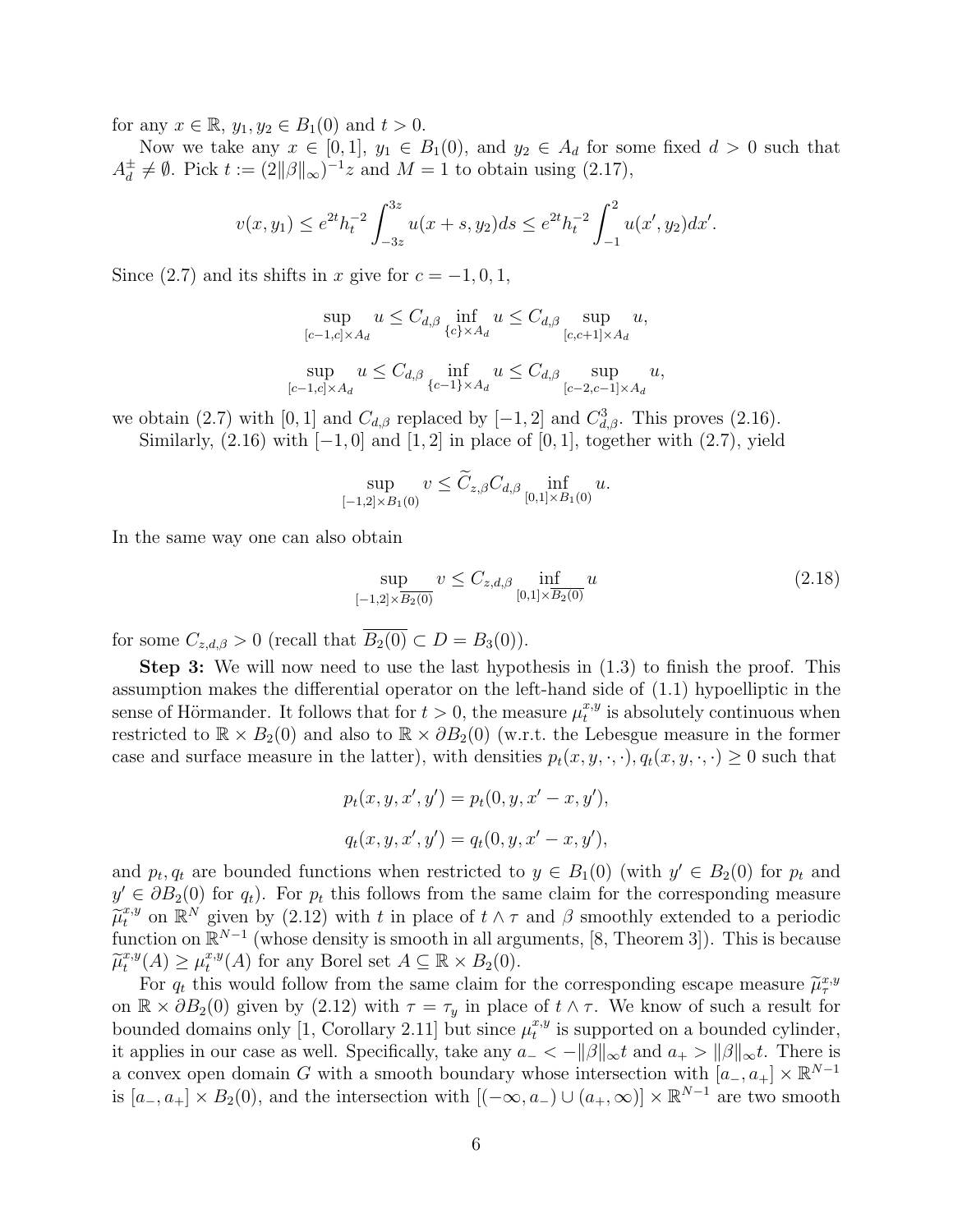"slanted" conical caps  $G_{\pm} \subseteq \mathbb{R} \times B_2(0)$  over the  $(N-1)$ -dimensional balls  $\{a_{\pm}\} \times B_2(0)$ with the two (rounded) tips at points with y' coordinates  $y'_{\pm}$  such that  $\pm \beta(y'_{\pm}) > 0$  and sufficiently long so that for any  $(x', y') \in \partial G$   $\perp \cap \partial G$ , the unit outer normal vector  $n(x', y')$ to  $\partial G_{\pm}$  at  $(x', y')$  satisfies

$$
|n(x', y') \cdot (1, 0, \dots, 0)| \le \frac{1}{2}(\|\beta\|_{\infty}^{-1} + 1) \quad \text{whenever} \quad \pm \beta(y') \le 0.
$$

Then G satisfies the hypotheses of [1, Corollary 2.11] (it satisfies the escape condition and all points of ∂G are  $\tau'$ -regular). It follows that the escape measure  $\tilde{\mu}^{x,y}_{\tau}$  has a density  $\tilde{q}_{\tau}(x, y, \cdot, \cdot)$ <br>which is a continuous function of  $(x, y, x', y') \in C \times \partial^* C$ , where  $\partial^* C$  is the set of "xood" points which is a continuous function of  $(x, y, x', y') \in G \times \partial^*G$ , where  $\partial^*G$  is the set of "good" points of  $\partial G$ , that is, all  $(x', y') \in \partial G$  except of the two cone tips, where  $n(x', y') = (\pm 1, 0, \dots, 0)$ . Thus  $\widetilde{q}_{\tau}$  is bounded on  $S := \{0\} \times B_1(0) \times (a_-, a_+) \times \partial B_2(0)$ . Since  $\{X_s^{0,y}\}_{s \leq t \wedge \tau}$  almost surely<br>stays in  $(a_-, a_-)$ , we obtain  $a_+ \leq \widetilde{a}_-$  on  $S$  and  $a_- = 0$  on  $[(0] \times B_1(0) \times \mathbb{R} \times \partial B_1(0)] \times S$ stays in  $(a_-, a_+)$ , we obtain  $q_t \leq \tilde{q}_\tau$  on S and  $q_t = 0$  on  $[\{0\} \times B_1(0) \times \mathbb{R} \times \partial B_2(0)] \setminus S$ . Finally,  $q_t(x, y, x', y') = q_t(0, y, x'-x, y')$  shows that  $q_t$  is bounded on  $\mathbb{R} \times B_1(0) \times \mathbb{R} \times \partial B_2(0)$ .

Let  $d > 0$  be such that  $A_d^{\pm}$  $\frac{1}{d} \neq \emptyset$ , let  $z := 1/3$ ,  $t := ||\beta||_{\infty}^{-1}$ , and

$$
C_t := \max\{\sup_{\mathbb{R} \times B_1(0) \times \mathbb{R} \times B_2(0)} p_t, \sup_{\mathbb{R} \times B_1(0) \times \mathbb{R} \times \partial B_2(0)} q_t\} < \infty.
$$

Then  $p_t(x, y, x', y'), q_t(x, y, x', y') \leq C_t \chi_{[x-1,x+1]}(x')$  because the measure  $\mu_t^{x,y}$  $_t^{x,y}$  is supported on  $[x-1, x+1] \times \overline{B_2(0)}$ , so we obtain from (2.11) and (2.12)

$$
\sup_{[0,1]\times B_1(0)} u \le C_t e^t \int_{[-1,2]\times B_2(0)} u(x',y') dx'dy' + C_t e^t \int_{[-1,2]\times \partial B_2(0)} u(x',y') dx'dy'
$$
  
\n
$$
\le 10C_t e^t \sup_{[-1,2]\times \overline{B_2(0)}} v
$$
  
\n
$$
\le 10C_t C_{z,d,\beta} e^t \inf_{[0,1]\times B_1(0)} u
$$

by using  $[-1, 2] = [-1, -1/3] \cup [-1/3, 1/3] \cup [1/3, 1] \cup [1, 5/3] \cup [4/3, 2]$  and (2.18). (Here the second integral is the surface integral over  $[-1, 2] \times \partial B_2(0)$ .) This is (1.4), so the theorem will be proved once we establish  $(2.11)$ .

**Lemma 2.1** If  $u, \beta, \gamma, X_t^{x,y}, Y_t^{x,y}, \tau_y$  are as in the proof of Theorem 1.1 (in particular,  $\|\gamma\|_{\infty} \leq 1$ , then (2.11) holds for  $(x, y) \in \mathbb{R} \times B_2(0)$ .

**Proof.** Let  $Z_t^{x,y}$  $t^{x,y}_t := t$  so that  $dZ_t^{x,y} = dt$  and let  $K := \Delta_y + \beta(y)\partial_x + \partial_z$  be the generator of the process  $(X_t^{x,y})$  $t^{x,y}, Y_t^{x,y}, Z_t^{x,y}$ . If we let  $v(x, y, z) := e^z u(x, y)$ , then  $Kv \geq 0$  on  $\mathbb{R} \times B_3(0) \times \mathbb{R}$ in the sense of distributions, that is,

$$
\int_{\mathbb{R}\times B_3(0)\times \mathbb{R}} vK^* \phi \, dxdydz \ge 0
$$

for any  $\phi \in C_0^{\infty}(\mathbb{R} \times B_3(0) \times \mathbb{R})$ , with  $K^* := \Delta_y - \beta(y)\partial_x - \partial_z$  the adjoint of K.

For any  $\varepsilon > 0$  let  $\delta_{\varepsilon} \in (0, 1/2\sqrt{N-1})$  be such that  $|\beta(y) - \beta(y')| \leq \varepsilon^2$  whenever For any  $\varepsilon > 0$  let  $o_{\varepsilon} \in (0, 1/2\sqrt{N-1})$  be such that  $|\rho(y) - \rho(y)| \leq \varepsilon$  whenever<br>  $y, y' \in B_{5/2}(0)$  and  $|y - y'| \leq \sqrt{N-1} \delta_{\varepsilon}$ . Let  $\eta : \mathbb{R} \to [0, 1]$  be a smooth non-negative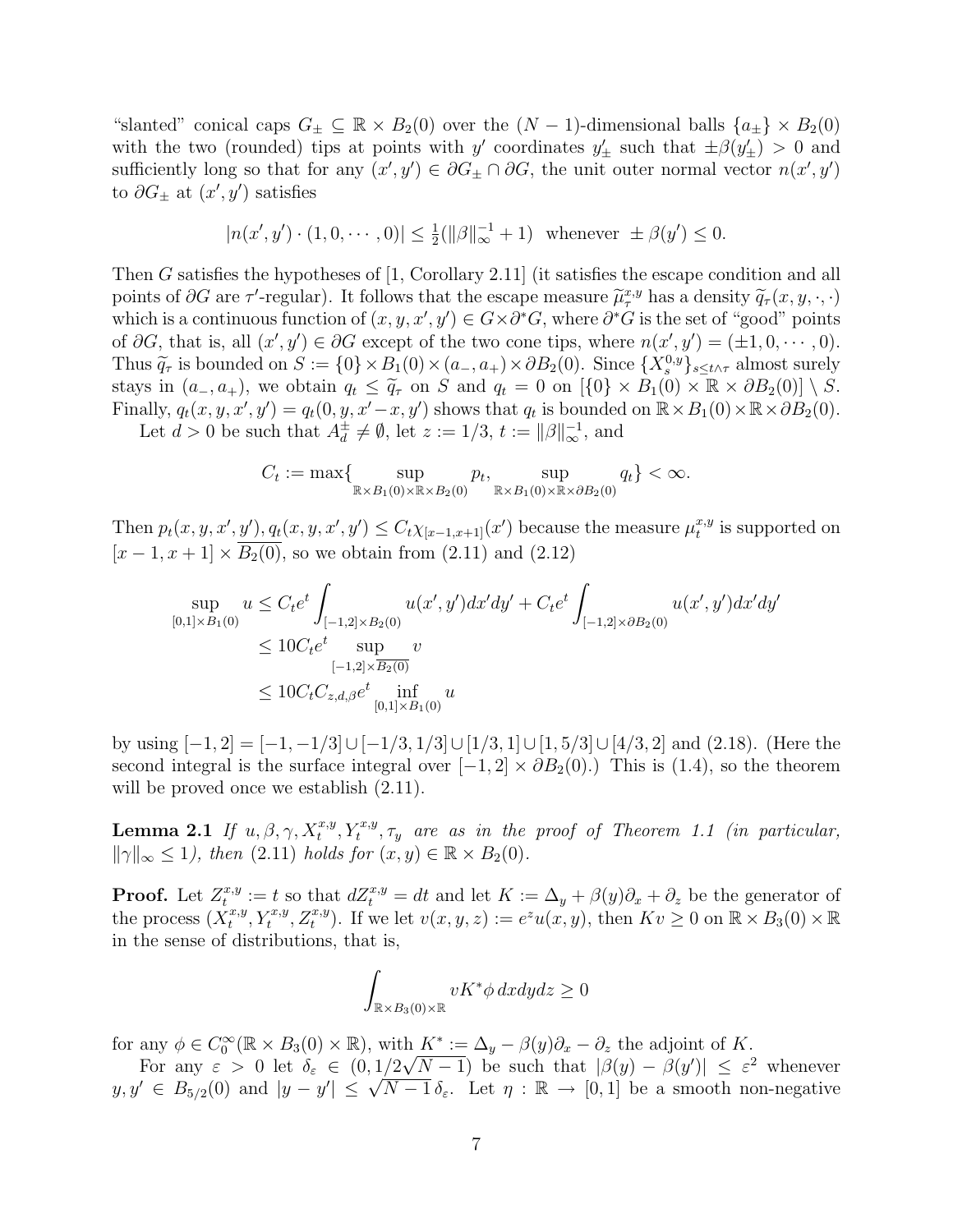function supported in [-1, 1], with  $\int_{-1}^{1} \eta(x') dx' = 1$  and  $\|\eta'\|_{\infty} \leq 2$ . For  $\varepsilon > 0$  define the mollifier

$$
\eta^{\varepsilon}(x, y, z) := \varepsilon^{-2} \delta_{\varepsilon}^{1-N} \eta\left(\frac{x}{\varepsilon}\right) \eta\left(\frac{z}{\varepsilon}\right) \prod_{n=1}^{N-1} \eta\left(\frac{y_n}{\delta_{\varepsilon}}\right),
$$

and let  $v^{\varepsilon} := v * \eta^{\varepsilon}$  and  $\phi^{\varepsilon; x, y, z}(x', y', z') := \eta^{\varepsilon}(x - x', y - y', z - z')$ . For  $\varepsilon \in (0, 1)$  the smooth function  $v^{\varepsilon}$  then satisfies on  $\mathbb{R} \times B_2(0) \times \mathbb{R}$ 

$$
(Kv^{\varepsilon})(x,y,z) = \int_{\mathbb{R}\times B_3(0)\times\mathbb{R}} vK^*\phi^{\varepsilon;x,y,z} dx'dy'dz'
$$
  
+ 
$$
\int_{\mathbb{R}\times B_3(0)\times\mathbb{R}} v(x',y',z')[\beta(y')-\beta(y)]\phi^{\varepsilon;x,y,z}_{x'}(x',y',z') dx'dy'dz'
$$

The first integral is non-negative. The integrand in the second vanishes when  $|x'-x| > \varepsilon$  or  $|y'_n - y_n| > \delta_{\varepsilon}$  for some n or  $|z' - z| > \varepsilon$ , and  $|\phi_{x'}^{\varepsilon; x, y, z}(x', y', z')| \leq 2\varepsilon^{-3} \delta_{\varepsilon}^{1-N}$ , so we have

$$
(Kv^{\varepsilon})(x,y,z) \ge -2^{N+2}\varepsilon e^{z+\varepsilon}||u||_{\infty}.
$$

We next apply Dynkin's formula [15, Theorem 7.4.1] to the smooth function  $v^{\varepsilon}$ , the process  $(X_t^{x,y})$  $t^{x,y}, Y_t^{x,y}, Z_t^{x,y}$ , and stopping time  $t \wedge \tau$  (with  $\tau = \tau_y$ ), to obtain

$$
\mathbb{E}\left[v^{\varepsilon}(X_{t\wedge\tau}^{x,y}, Y_{t\wedge\tau}^{x,y}, Z_{t\wedge\tau}^{x,y})\right] = v^{\varepsilon}(x, y, 0) + \mathbb{E}\left[\int_0^{t\wedge\tau} (Kv^{\varepsilon})(X_s^{x,y}, Y_s^{x,y}, Z_s^{x,y})ds\right]
$$

$$
\geq v^{\varepsilon}(x, y, 0) - 2^{N+2}\varepsilon e^{t+\varepsilon} \|u\|_{\infty} t.
$$

Since  $v^{\varepsilon} \to v$  uniformly on  $[x - ||\beta||_{\infty} t, x + ||\beta||_{\infty} t] \times \overline{B_2(0)} \times [0, t]$  as  $\varepsilon \to 0$  (by continuity of v) and  $Z_{t\wedge\tau}^{x,y} \leq t$ , it follows that

$$
e^t\mathbb{E}\left[u(X^{x,y}_{t\wedge\tau},Y^{x,y}_{t\wedge\tau})\right]\geq \mathbb{E}\left[v(X^{x,y}_{t\wedge\tau},Y^{x,y}_{t\wedge\tau},Z^{x,y}_{t\wedge\tau})\right]\geq u(x,y).
$$

This is the second inequality in (2.11). The first inequality is obtained in the same way, this time with  $v(x, y, z) := e^{-z}u(x, y)$ , so that  $Kv \leq 0$  on  $\mathbb{R} \times B_3(0) \times \mathbb{R}$  and

$$
(Kv^{\varepsilon})(x,y,z) \le 2^{N+2}\varepsilon e^{-z+\varepsilon}||u||_{\infty}.
$$

.

## References

- [1] G. Ben Arous, S. Kusuoka, and D.W. Stroock, The Poisson kernel for certain degenerate elliptic operators, J. Funct. Anal  $56$  (1984), 171–209.
- $[2]$  J.-M. Bony, Principe du maximum, inégalite de Harnack et unicité du problème de Cauchy pour les opérateurs elliptiques dégénérés, Ann. Inst. Fourier (Grenoble) 19 (1969), 277–304.
- [3] C. Fefferman and D.H. Phong, Subelliptic eigenvalue problems, Conference on harmonic analysis in honor of Antoni Zygmund, Vol. I, II (Chicago, Ill., 1981), 590–606, Wadsworth Math. Ser., Wadsworth, Belmont, CA, 1983.